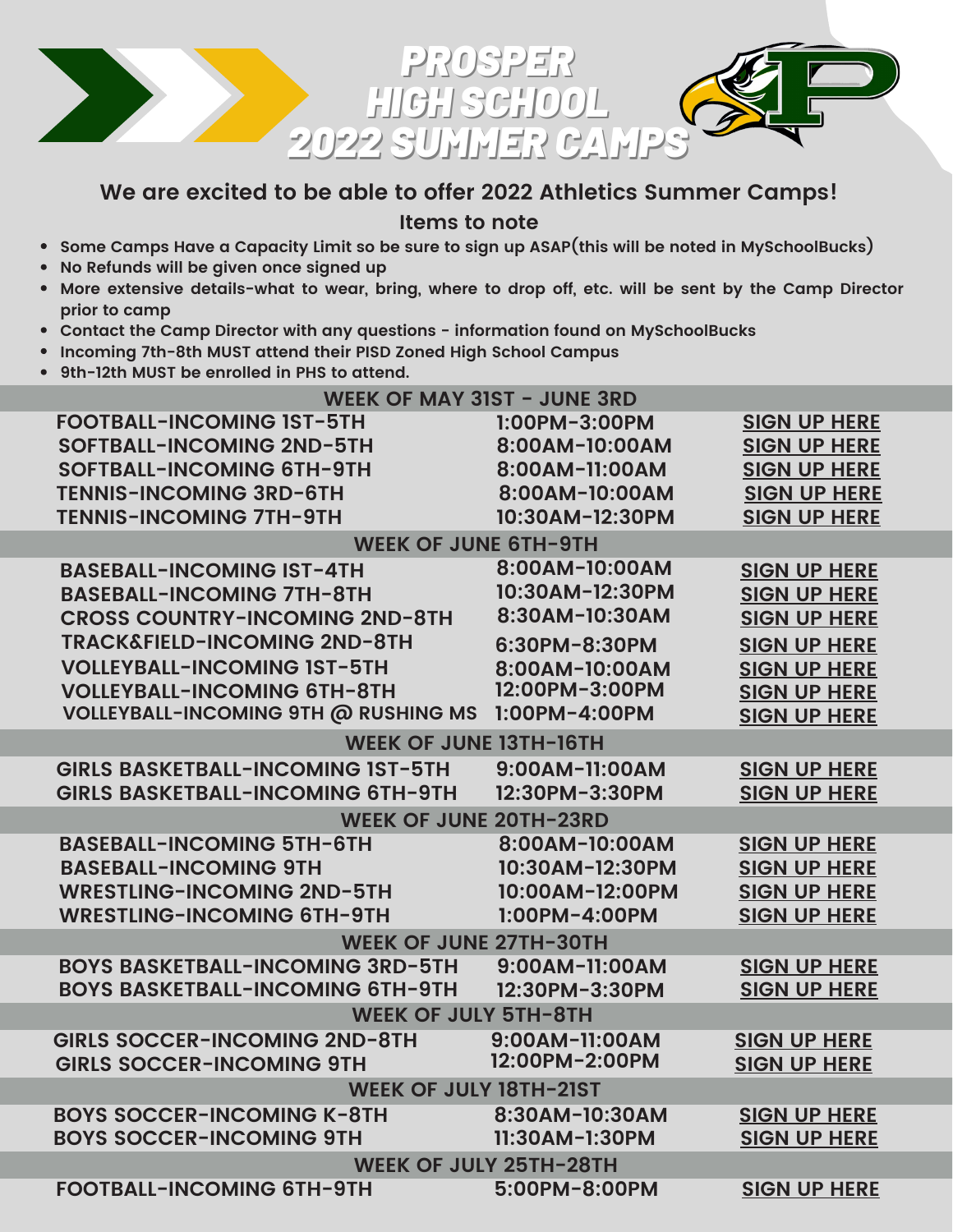

# **We are excited to be able to offer 2022 Athletics Summer Camps!**

**Items to note**

- **Some Camps Have a Capacity Limit so be sure to sign up ASAP(this will be noted in MySchoolBucks)**
- **No Refunds will be given once signed up**
- More extensive details-what to wear, bring, where to drop off, etc. will be sent by the Camp Director **prior to camp**
- **Contact the Camp Director with any questions - information found on MySchoolBucks**
- **7th-12th MUST be enrolled in PHS to attend Strength and Conditioning**
- **7th-12th MUST have a Physical Dated May 1st, 2022 or later to attend SAC Camp.**

#### **STRENGTH AND CONDITIONING CAMP**

7TH-12TH GRADERS - 8 WEEK CAMP: MAY 31, JUNE 1-3, 6-9, 13-16, 20-23, 27-30 & JULY 11-14, 18-21, 25-28

**7TH-12TH GRADER REQUIREMENTS TO ATTEND SAC: 7TH-12TH GRADERS MUST HAVE A CURRENT PHYSICAL ON FILE. DATED MAY 1ST, 2022 OR LATER. PRINT THE CURRENT [PHYSICAL](https://www.prosper-isd.net/Page/14588) HERE 7TH-12TH MUST BE ENROLLED IN PHS 3RD-6TH GRADERS - 6 WEEK CAMP: JUNE 6-9, 13-16, 20-23, 27-30 & JULY 11-14, 18-21**

| <b>FOOTBALL PLAYERS SAC</b><br><b>INCOMING 9TH-12TH</b>                    | 7:00AM-9:00AM                         | <b>SIGN UP HERE</b> |
|----------------------------------------------------------------------------|---------------------------------------|---------------------|
| <b>NON-FOOTBALL SAC</b><br><b>INCOMING 9TH-12TH</b>                        | 9:00AM-11:00AM                        | <b>SIGN UP HERE</b> |
| <b>NON-FOOTBALL PLAYERS</b><br><b>SAC INCOMING 7TH-8TH</b>                 | 7:00AM-9:00AM<br><b>@REYNOLDS MS</b>  | <b>SIGN UP HERE</b> |
| <b>FOOTBALL OL/DL PLAYERS</b><br><b>SAC INCOMING 7TH-8TH</b>               | 8:00AM-10:00AM<br><b>@REYNOLDS MS</b> | <b>SIGN UP HERE</b> |
| <b>FOOTBALL NON OL/DL</b><br><b>PLAYERS SAC</b><br><b>INCOMING 7TH-8TH</b> | 9:00AM-11:00AM<br><b>@REYNOLDS MS</b> | <b>SIGN UP HERE</b> |
| <b>FOUNDATIONS SAC</b><br><b>INCOMING 3RD-6TH</b>                          | 10:00AM-11:00AM                       | <b>SIGN UP HERE</b> |

#### **PROSPER ISD NATATORIUM CAMPS AND SESSIONS SEE DATES BELOW FOR SPECIFIC CAMPS/SESSIONS**

**SWIM- FITTER & FASTER INCOMING 6TH-8TH 9:00AM-12:00PM SIGN UP [HERE](https://www.myschoolbucks.com/ver2/prdembd?ref=ZZH55P0BQF0824D_ZZ5U8U486JJVQ00) PISD WATER POLO CAMP INCOMING 6TH-9TH 9:00PM-12:00PM SIGN UP [HERE](https://www.myschoolbucks.com/ver2/prdembd?ref=ZZH55P0BQF0824D_ZZ5U8U7GFQBVFW3) JULY 18TH-21ST PHS WATER POLO SKILLS SESSION INCOMING 9TH-12TH**

**MAY 31 - JUNE 3RD JULY 18TH-22ND @ 1:00PM-2:00PM JULY 25TH-29TH @ 10:00AM-11:00AM**

**SIGN UP [HERE](https://www.myschoolbucks.com/ver2/prdembd?ref=ZZH55P0BQF0824D_ZZ5UYF0BWOMPVYI)**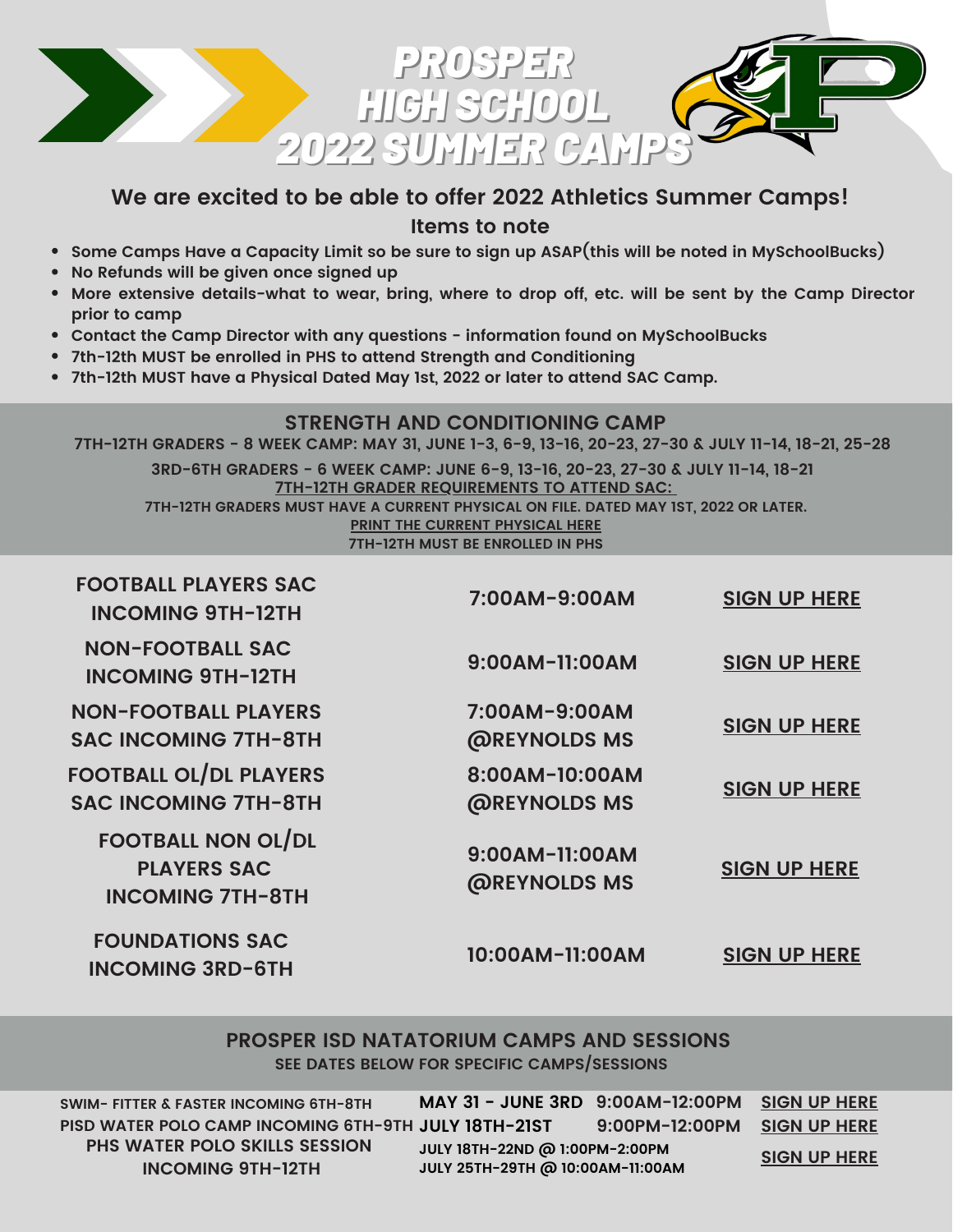

## **ITEMS TO NOTE:**

- **SOME SESSIONS HAVE A CAPACITY LIMIT SO BE SURE TO SIGN UP ASAP(THIS WILL BE NOTED IN MYSCHOOLBUCKS)**
- **NO REFUNDS WILL BE GIVEN ONCE SIGNED UP**
- **MORE EXTENSIVE DETAILS-WHAT TO WEAR, BRING, WHERE TO DROP OFF, ETC. WILL BE SENT BY THE SESSION DIRECTOR PRIOR TO CAMP**
- **CONTACT THE SESSION DIRECTOR WITH ANY QUESTIONS - INFORMATION FOUND ON MYSCHOOLBUCKS**
- **INCOMING 9TH-12TH MUST BE ENROLLED IN PHS TO ATTEND THE SKILLS SESSIONS**

### **SKILLS SESSIONS**

## **ONLY FOR PHS ENROLLED STUDENTS GRADES 9TH-12TH DATES & TIMES LISTED BELOW**

| <b>BOYS BASKETBALL SKILLS</b><br>INCOMING 10TH-12TH @<br><b>RUSHING MS</b>             | MAY 31, JUNE 1, 7, 8,<br>14, 15, 21, 22                                               | 11:00AM-12:00PM | <b>SIGN UP HERE</b> |
|----------------------------------------------------------------------------------------|---------------------------------------------------------------------------------------|-----------------|---------------------|
| <b>BOYS BASKETBALL SKILLS</b><br><b>INCOMING 9TH @ RUSHING MS</b>                      | MAY 31, JUNE 1, 7, 8,<br>14, 15, 21, 22                                               | 12:00PM-1:00PM  | <b>SIGN UP HERE</b> |
| <b>FOOTBALL SKILLS INCOMING</b><br><b>9TH-12TH</b>                                     | <b>MAY 31, JUNE 1-3, JUNE</b><br>6-9, 13-16, 20-23, 27-30<br>JULY 11-14, 18-21, 25-28 | $9:15AM-9:45AM$ | <b>SIGN UP HERE</b> |
| <b>VOLLEYBALL SKILLS</b><br><b>INCOMING 9TH</b>                                        | <b>JULY 12, 14, 19, 21</b>                                                            | 12:00PM-1:00PM  | <b>SIGN UP HERE</b> |
| <b>VOLLEYBALL SKILLS</b><br><b>INCOMING 10TH-12TH</b>                                  | <b>JULY 12, 14, 19, 21</b>                                                            | 1:00PM-2:00PM   | <b>SIGN UP HERE</b> |
| <b>WRESTLING SKILLS BEGINNERS</b><br><b>FIRST SESSION INCOMING</b><br><b>9TH-12TH</b>  | JUNE 6-9, 13-16,<br>$20 - 23, 27 - 30$<br>JULY 5-8, 11-14, 18-21                      | 8:00AM-9:00AM   | <b>SIGN UP HERE</b> |
| <b>WRESTLING SKILLS BEGINNERS</b><br><b>SECOND SESSION INCOMING</b><br><b>9TH-12TH</b> | JUNE 6-9, 13-16,<br>$20 - 23, 27 - 30$<br>JULY 5-8, 11-14, 18-21                      | 10:00AM-11:00AM | <b>SIGN UP HERE</b> |
| <b>WRESTLING SKILLS ADVANCED</b><br><b>FIRST SESSION INCOMING</b><br><b>9TH-12TH</b>   | JUNE 6-9, 13-16,<br>$20 - 23, 27 - 30$<br>JULY 5-8, 11-14, 18-21                      | 9:00AM-10:00AM  | <b>SIGN UP HERE</b> |
| <b>WRESTLING SKILLS ADVANCED</b><br><b>SECOND SESSION INCOMING</b><br><b>9TH-12TH</b>  | JUNE 6-9, 13-16,<br>$20 - 23, 27 - 30$<br>JULY 5-8, 11-14, 18-21                      | 11:00AM-12:00PM | <b>SIGN UP HERE</b> |
|                                                                                        |                                                                                       |                 |                     |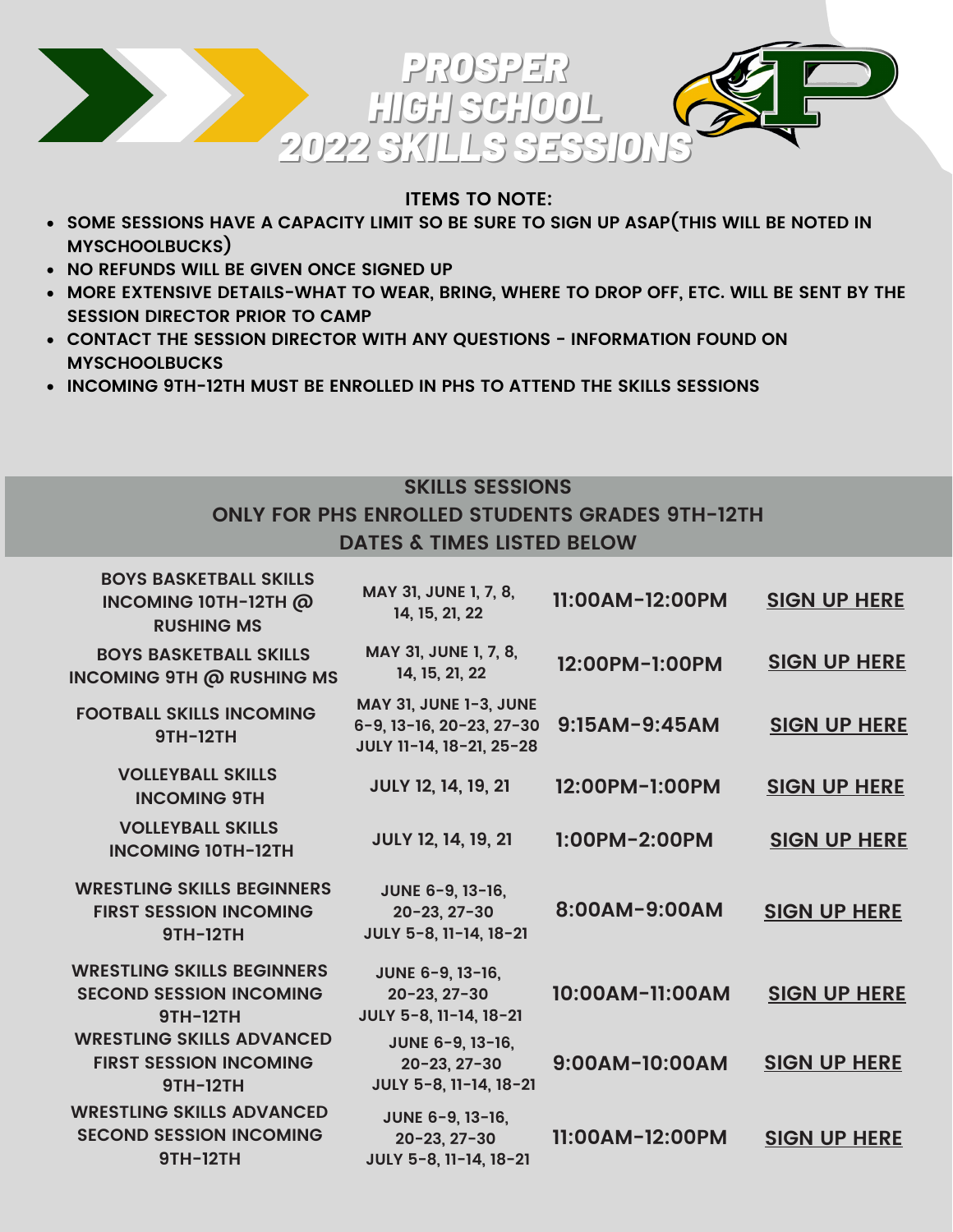

### **We are excited to be able to offer 2022 Athletics Summer Camps!**

**Items to note:**

- **Some Camps Have a Capacity Limit so be sure to sign up ASAP(this will be noted in MySchoolBucks)**
- **No Refunds will be given once signed up**
- More extensive details-what to wear, bring, where to drop off, etc. will be sent by the Camp Director prior to camp
- **Contact the Camp Director with any questions - information found on MySchoolBucks**
- **INCOMING 7th-8th MUST attend their PISD Zoned High School Campus**
- **9th-12th MUST be enrolled in RHHS to attend.**

| WEEK OF MAY 31ST - JUNE 3RD                        |                               |                     |  |
|----------------------------------------------------|-------------------------------|---------------------|--|
| <b>GIRLS SOCCER-INCOMING K-5TH</b>                 | 8:00AM-10:00AM                | <b>SIGN UP HERE</b> |  |
| <b>GIRLS SOCCER-INCOMING 6TH-9TH</b>               | 11:00AM-2:00PM                | <b>SIGN UP HERE</b> |  |
| <b>VOLLEYBALL-INCOMING IST-5TH</b>                 | 9:00AM-11:00AM                | <b>SIGN UP HERE</b> |  |
| <b>VOLLEYBALL-INCOMING 6TH-8TH</b>                 | 12:30-3:30PM                  | <b>SIGN UP HERE</b> |  |
| <b>WEEK OF JUNE 6TH-9TH</b>                        |                               |                     |  |
| BOYS SOCCER-INCOMING K-5TH @ CHILDREN'S            | 8:00AM-10:00AM                | <b>SIGN UP HERE</b> |  |
| BOYS SOCCER-INCOMING 6TH-9TH @ CHILDREN'S          | 11:00AM-1:00PM                | <b>SIGN UP HERE</b> |  |
| <b>GIRLS BASKETBALL-INCOMING 2ND-5TH</b>           | 10:00AM-12:00PM               | <b>SIGN UP HERE</b> |  |
| <b>GIRLS BASKETBALL-INCOMING 6TH-9TH</b>           | 1:00PM-4:00PM                 | <b>SIGN UP HERE</b> |  |
| <b>SOFTBALL-INCOMING 2ND-5TH</b>                   | 9:00AM-11:00AM                | <b>SIGN UP HERE</b> |  |
| SOFTBALL-INCOMING 6TH-9TH                          | 11:30AM-2:30PM                | <b>SIGN UP HERE</b> |  |
| <b>WEEK OF JUNE 13TH-16TH</b>                      |                               |                     |  |
| <b>BOYS BASKETBALL-INCOMING IST-5TH</b>            | 9:00AM-11:00AM                | <b>SIGN UP HERE</b> |  |
| <b>BOYS BASKETBALL-INCOMING 6TH-9TH</b>            | 12:00PM-3:00PM                | <b>SIGN UP HERE</b> |  |
| <b>BASEBALL-INCOMING 7TH-9TH</b>                   | 7:00AM-9:00AM                 | <b>SIGN UP HERE</b> |  |
| <b>BASEBALL-INCOMING IST-6TH</b>                   | 9:30AM-11:30AM                | <b>SIGN UP HERE</b> |  |
| TRACK/CROSS COUNTRY-INCOMING 4TH-8TH 5:00PM-7:00PM |                               | <b>SIGN UP HERE</b> |  |
|                                                    | <b>WEEK OF JUNE 27TH-30TH</b> |                     |  |
| <b>FOOTBALL-INCOMING K-6TH</b>                     | 4:00PM-6:00PM                 | <b>SIGN UP HERE</b> |  |
|                                                    | <b>WEEK OF JULY IITH-14TH</b> |                     |  |
| <b>TENNIS-INCOMING 3RD-5TH</b>                     | 8:00AM-10:00AM                | <b>SIGN UP HERE</b> |  |
| <b>TENNIS-INCOMING 6TH-8TH</b>                     | 10:30AM-12:30PM               | <b>SIGN UP HERE</b> |  |
| <b>TENNIS-INCOMING 9TH</b>                         | 1:30PM-3:30PM                 | <b>SIGN UP HERE</b> |  |
| <b>WRESTLING-INCOMING IST-5TH</b>                  | 9:00AM-11:00AM                | <b>SIGN UP HERE</b> |  |
| <b>WRESTLING-INCOMING 6TH-9TH</b>                  | 12:30PM-3:30PM                | <b>SIGN UP HERE</b> |  |
| <b>WEEK OF JULY 18TH-21ST</b>                      |                               |                     |  |
| <b>TENNIS-INCOMING 3RD-5TH</b>                     | 8:00AM-10:00AM                | <b>SIGN UP HERE</b> |  |
| <b>TENNIS-INCOMING 6TH-8TH</b>                     | 10:30AM-12:30PM               | <b>SIGN UP HERE</b> |  |
| <b>TENNIS-INCOMING 9TH</b>                         | 1:30PM-3:30PM                 | <b>SIGN UP HERE</b> |  |
| <b>WEEK OF JULY 25TH-28TH</b>                      |                               |                     |  |
| <b>FOOTBALL-INCOMING 7TH-9TH</b>                   | 5:00PM-8:00PM                 | <b>SIGN UP HERE</b> |  |
| <b>VOLLEYBALL-INCOMING 9TH</b>                     | 9:00AM-12:00PM                | <b>SIGN UP HERE</b> |  |
|                                                    |                               |                     |  |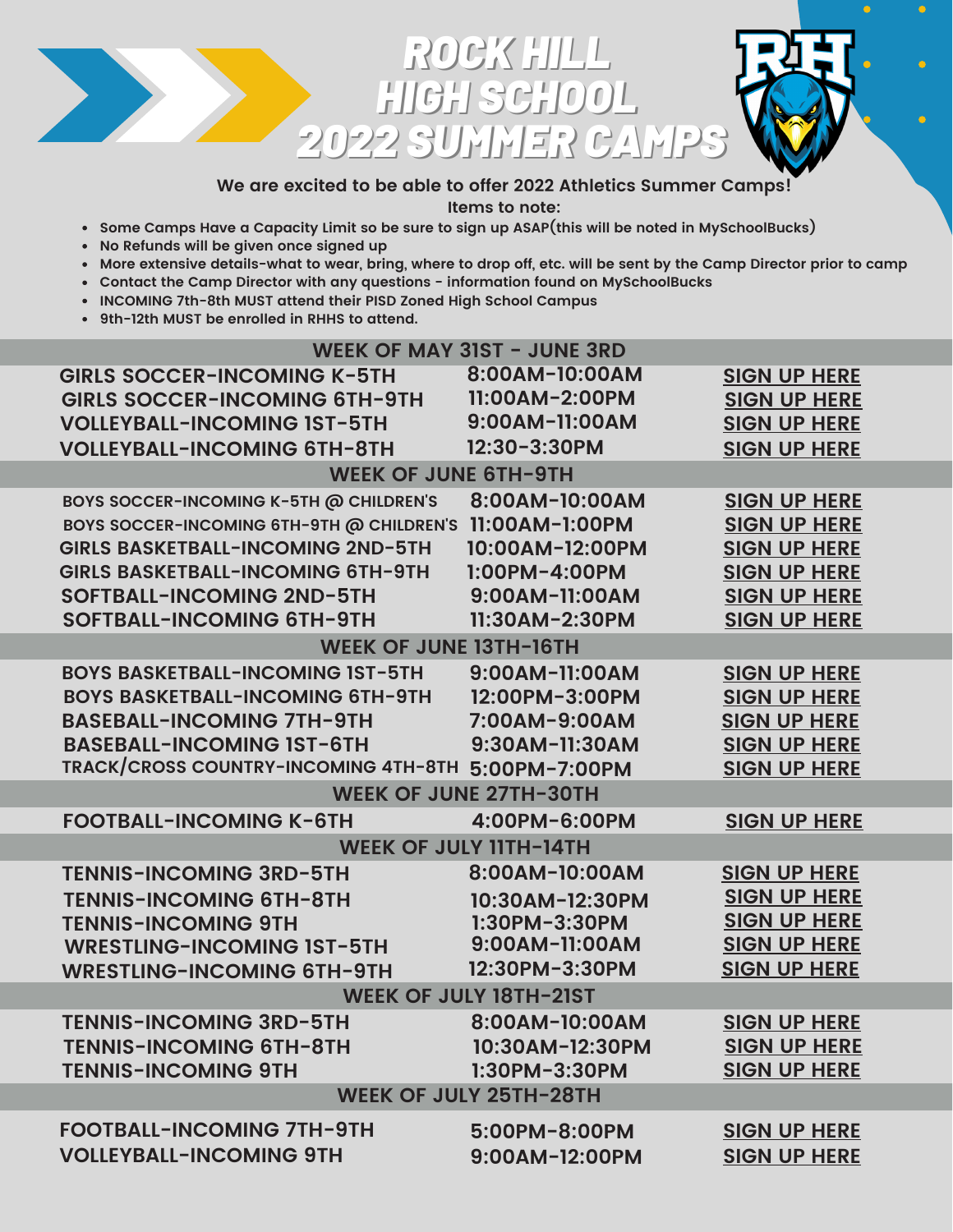

# **We are excited to be able to offer 2022 Athletics Summer Camps! Items to note:**

- **Some Camps Have a Capacity Limit so be sure to sign up ASAP(this will be noted in MySchoolBucks)**
- **No Refunds will be given once signed up**
- More extensive details-what to wear, bring, where to drop off, etc. will be sent by the Camp Director prior **to camp**
- **Contact the Camp Director with any questions - information found on MySchoolBucks**
- **7th-12th MUST be enrolled in PHS to attend Strength and Conditioning**
- **7th-12th MUST have a Physical Dated May 1st, 2022 or later to attend SAC Camp.**

### **STRENGTH AND CONDITIONING CAMP**

**7 WEEK CAMP: JUNE 6-9, 13-16, 20-23, 27-30 & JULY 11-14, 18-21, 25-28**

#### **REQUIREMENTS TO ATTEND SAC:**

**7TH-12TH MUST HAVE A CURRENT PHYSICAL ON FILE - DATED MAY 1ST, 2022 OR LATER PRINT THE CURRENT [PHYSICAL](https://www.prosper-isd.net/Page/14588) FORM HERE 7TH-12TH MUST BE ENROLLED IN RHHS**

| <b>HIGH INTENSITY INCOMING 10TH-12TH</b> | 7:00AM-9:00AM    | <b>SIGN UP HERE</b> |
|------------------------------------------|------------------|---------------------|
| <b>DEVELOPMENTAL INCOMING 7TH-9TH</b>    | $9:30AM-11:30AM$ | <b>SIGN UP HERE</b> |
| <b>FOUNDATIONS INCOMING 3RD-6TH</b>      | 10:00AM-11:15AM  | <b>SIGN UP HERE</b> |

### **PROSPER ISD NATATORIUM CAMPS/SESSIONS SEE DATES BELOW FOR SPECIFIC CAMPS/SESSIONS**

| RHHS SWIM CAMP INCOMING 6TH-9TH JUNE 6TH-9TH                      | <b>JULY 18TH-21ST</b>                                              | $1:00PM - 4:00PM$ | <b>SIGN UP HERE</b> |
|-------------------------------------------------------------------|--------------------------------------------------------------------|-------------------|---------------------|
| <b>PISD WATER POLO INCOMING 6TH-9TH</b>                           |                                                                    | 9:00PM-12:00PM    | <b>SIGN UP HERE</b> |
| <b>RHHS WATER POLO SKILLS SESSION</b><br><b>INCOMING 9TH-12TH</b> | JULY 18TH-22ND @ 12:00PM-1:00PM<br>JULY 25TH-29TH @ 9:00AM-10:00AM |                   | <b>SIGN UP HERE</b> |